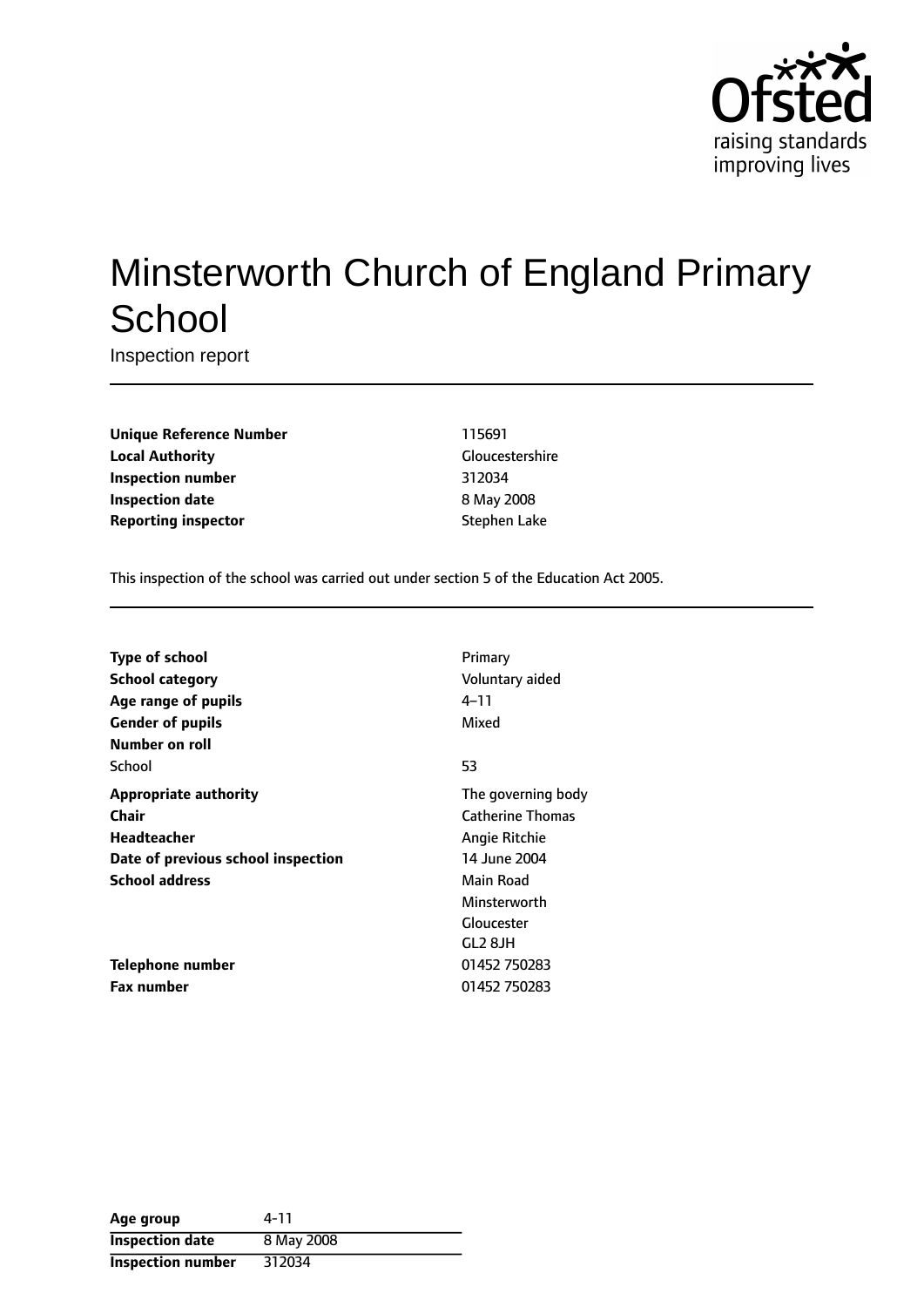.

© Crown copyright 2008

#### Website: www.ofsted.gov.uk

This document may be reproduced in whole or in part for non-commercial educational purposes, provided that the information quoted is reproduced without adaptation and the source and date of publication are stated.

Further copies of this report are obtainable from the school. Under the Education Act 2005, the school must provide a copy of this report free of charge to certain categories of people. A charge not exceeding the full cost of reproduction may be made for any other copies supplied.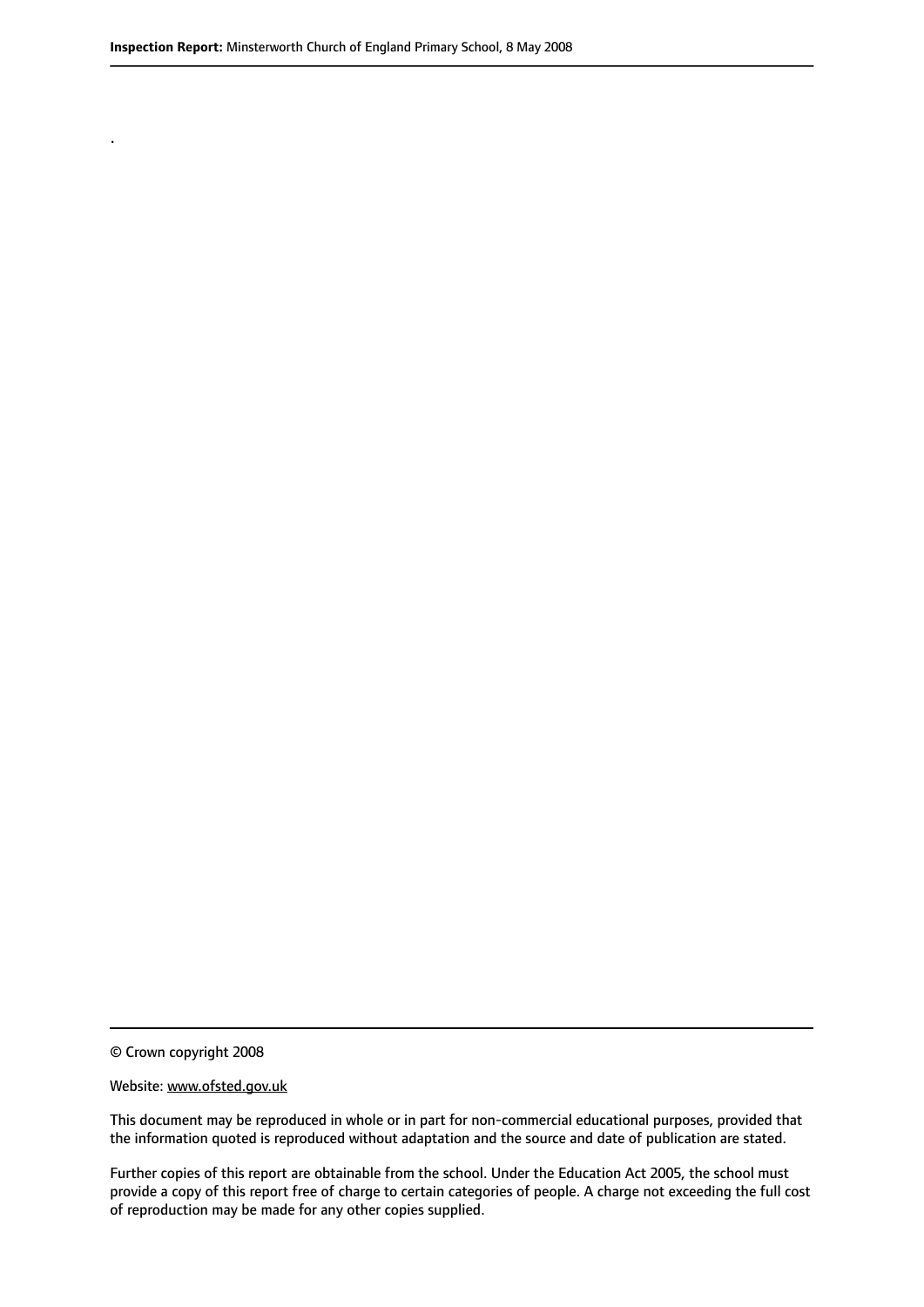# **Introduction**

The inspection was carried out by one Additional Inspector. The inspector evaluated the overall effectiveness of the school and investigated the following issues: •The effectiveness of the strategies used by senior leaders and governors for checking on the work of the school •The current attainment and achievement of pupils •The contribution to learning made by learning support workers. Other aspects of the school's work were not investigated in detail but the inspector found no evidence to suggest that the school's own assessments, as given in its self-evaluation, were not justified and these have been included where appropriate in this report.

### **Description of the school**

This smaller than average school serves a largely rural area. The proportion of pupils with learning difficulties, including moderate reading, communication, social and emotional problems, is well above average. The proportion of pupils entitled to free school meals is well below average. The school has a large proportion of pupils from Traveller families. Many more pupils than average enter or leave the school part way through theirschool career. A new headteacher has been in post for four months and the chair of governors has been in post since October 2007. The school is part of a loose federation of small schools that work closely together and share expertise. The current Year 2 has too few pupils to make a valid judgement on their overall attainment.

### **Key for inspection grades**

| Outstanding  |
|--------------|
| Good         |
| Satisfactory |
| Inadequate   |
|              |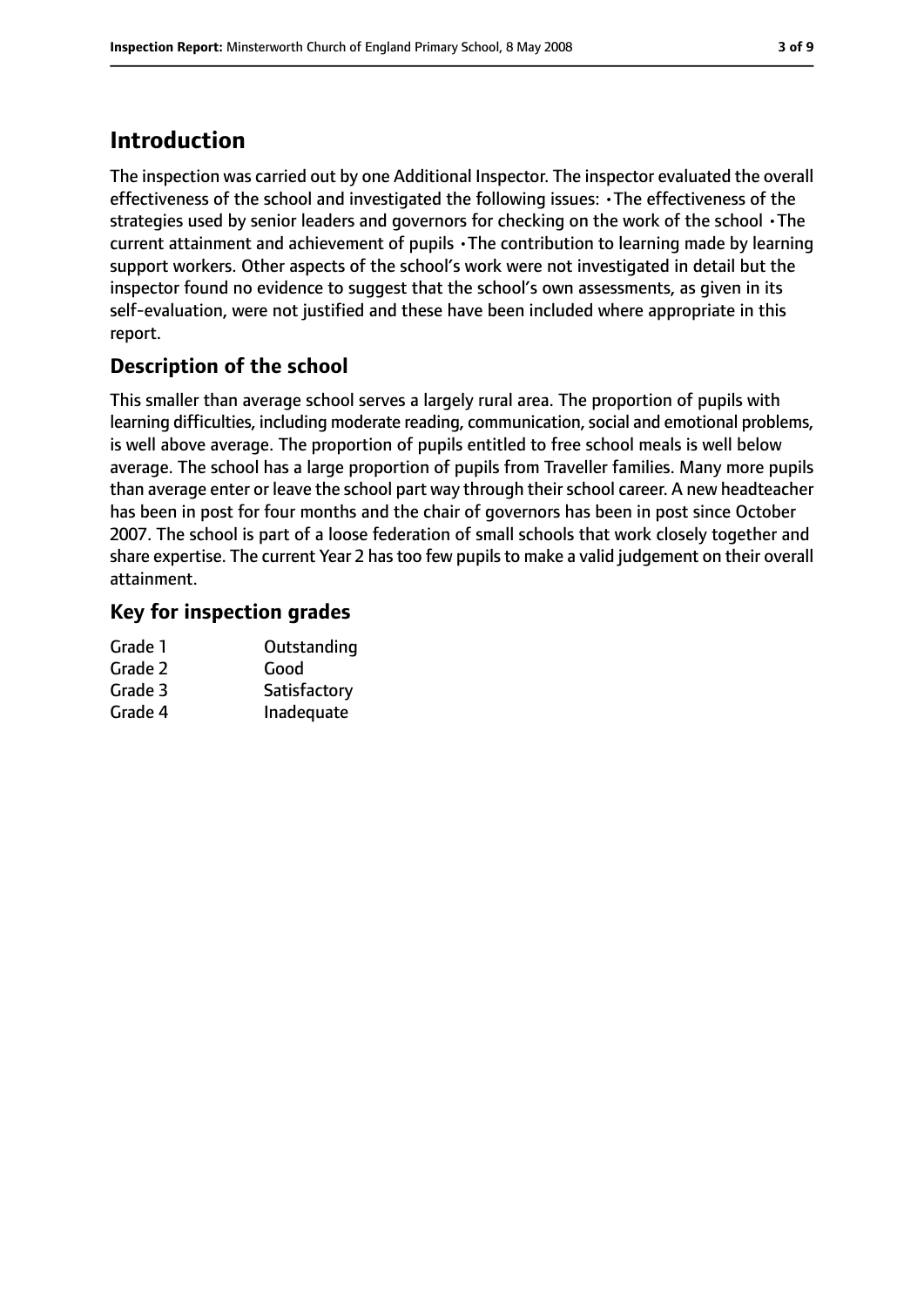# **Overall effectiveness of the school**

#### **Grade: 2**

This is a good school. It has some outstanding features. It is particularly good at supporting pupils and encouraging them to stay fit and healthy. As one parent wrote, 'The school promotes a healthy and active approach which my son really enjoys.' The school's great success in providing opportunities for physical education was noted in a recent subject inspection for physical education that found this aspect of the school's work to be outstanding.

Achievement is good. Children start school with skills in line with those expected for their age. They make good progress in Reception and start Year 1 well prepared for learning. Pupils make good progress through the school to leave with standards in English, mathematics and science that are above average at age 11. Standards are above average in art and physical education but are average in information and communication technology (ICT).

A key element in the good progress made by pupils is the outstanding care, guidance and support that they receive. Rigorous systems for checking on pupils' progress are used effectively to plan work that challenges and extends pupils, including those with moderate learning difficulties and those with English as an additional language. The progress made by pupils from Traveller families is excellent when they are in the school because of the very good support provided for them. Progress over time slows a little because of absences. Nevertheless, the school, with very good support from local authority agencies, makes excellent provision for these children when they are travelling. Packs of work are provided for pupils to complete when away. Any school that they attend when travelling is able to contact this school for support. This helps to maintain academic learning for these pupils during periods of absence.

The good quality teaching is another factor in the good progress made by pupils. Teachers are skilled at making lessons interesting and enjoyable. As one pupil said, 'Teachers make lessons fun.' Although teachers make good use of interactive whiteboards to present lessons, the use of ICT to support learning across the whole curriculum is a little inconsistent. For example, not enough use is made of word-processing as a learning tool in English. Marking is thorough and usually gives pupils clear guidance on how to improve their work. It is particularly effective with the oldest pupils in the school where they are often set challenging targets as part of the marking. Learning support workers make a strong contribution to learning for all groups of pupils including those who are more able. They are particularly skilled at supporting those with additional learning needs and work very closely with teachers to ensure that these groups make the same progress as other pupils.

A wide range of topics, visits to places of interest and visitors to the school enhances the good quality curriculum. The close links with other local schools not only allow a wider range of activities but also provide good opportunities for pupils' personal development. Pupils' excellent understanding of how to stay fit and healthy reflects the outstanding provision for physical education and the school's 'Activemark' and 'Healthy Schools' awards. Pupils benefit from the wide range of activities offered, including French. Nevertheless, although provision for ICT is satisfactory, it is not as good as other aspects and is not fully utilised across the whole curriculum.

Pupils' personal development and well-being, including their spiritual, moral, social and cultural development, are good. Pupils enjoy school. This, together with the good support from education welfare officers, has enabled the school to reduce unnecessary absence and improve attendance, which is now satisfactory. Pupils understand how to eat healthily and participate eagerly in the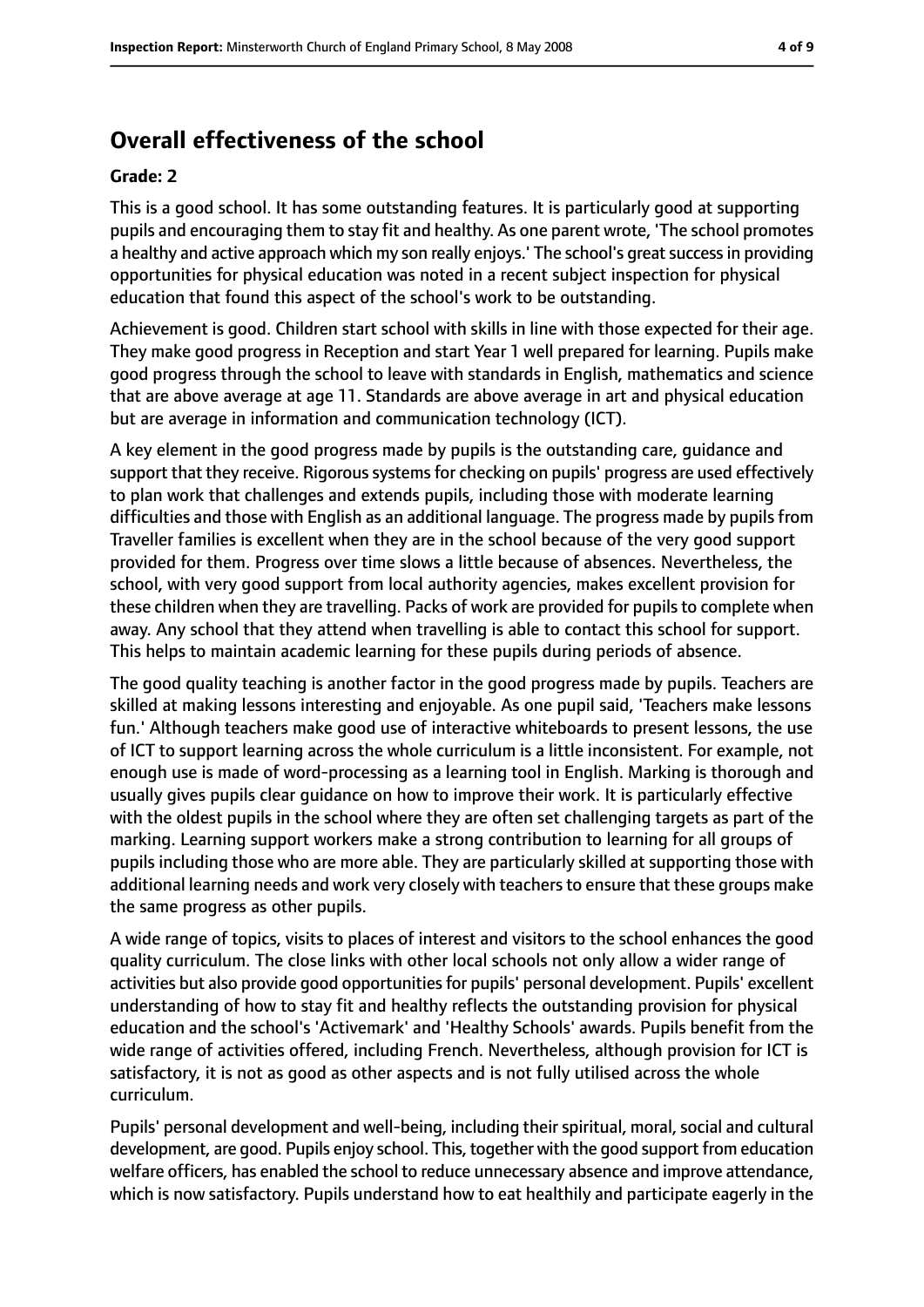many opportunities for sport. Pupils say that they feel safe in school and the high quality guidance they receive means they really know how to stay safe. Pupils' views are valued and acted upon. For example, pupils have identified that an outdoor play area can be slippery and are working with a governor to find a solution. The skills gained in this exercise, together with the standards attained, prepare pupils well for later life. Pupils make an outstanding contribution to the school community through the school council and the many opportunities provided for them to take responsibility. Pupils say that the good behaviour is because the trained 'playground friends' help resolve arguments and support the few pupils who present challenging behaviour.

The good leadership and management are central to the success of this school. The new headteacher has already communicated her clear vision for the school effectively to staff and governors. She is working closely with the new chair of governors to improve the currently satisfactory governance of the school and deal with identified issues. Her strong and knowledgeable leadership, together with the good quality support of the loose federation of local schools, is maintaining the previous successes of the school and ensuring further improvement is taking place. The effective team of teaching and non-teaching staff is committed to maintaining high standards and raising them further. The headteacher and senior staff have effective systems for checking on the work of the school that enable them to have an accurate picture of what works and what needs to improve. Although governors support the school well, the good quality information on school performance is not available in a way that enables governors to check easily how well the school is doing. In addition, minutes of governing body meetings do not show clearly enough how governors challenge the school and hold it to account. The improvements that have occurred, together with high quality leadership and the strong links within the federation of schools, mean that the school is well placed to improve further.

### **Effectiveness of the Foundation Stage**

#### **Grade: 2**

Provision is good with some outstanding elements. Most children reach above the expected standards at the end of the Foundation Stage in many areas of learning, particularly personal, social and emotional development. Attainment in communication, language and literacy islower than in some other areas. This represents good achievement from when children start school. All areas of learning are covered well, and there is a suitable balance between direct teaching and opportunities for children to learn through purposeful play. The leadership and management of the Foundation Stage are good. The leader is aware that even more opportunities to learn through play would benefit many of the children if resources to support this were available. Children settle in quickly, have positive attitudes and learn to relate well with others. The care provided by adults is good and helps children to feel secure and confident. A strength of the Foundation Stage isthe way all adults work together to support children'slearning and monitor their progress.

### **What the school should do to improve further**

- Raise standards in ICT to match standards in other subjects and ensure that it is used well in all areas of the curriculum.
- Refine the way in which data is presented to governors to enable them to monitor the school's performance more effectively, and ensure that governing body minutes provide sufficient detail of how governors challenge the school and hold it to account.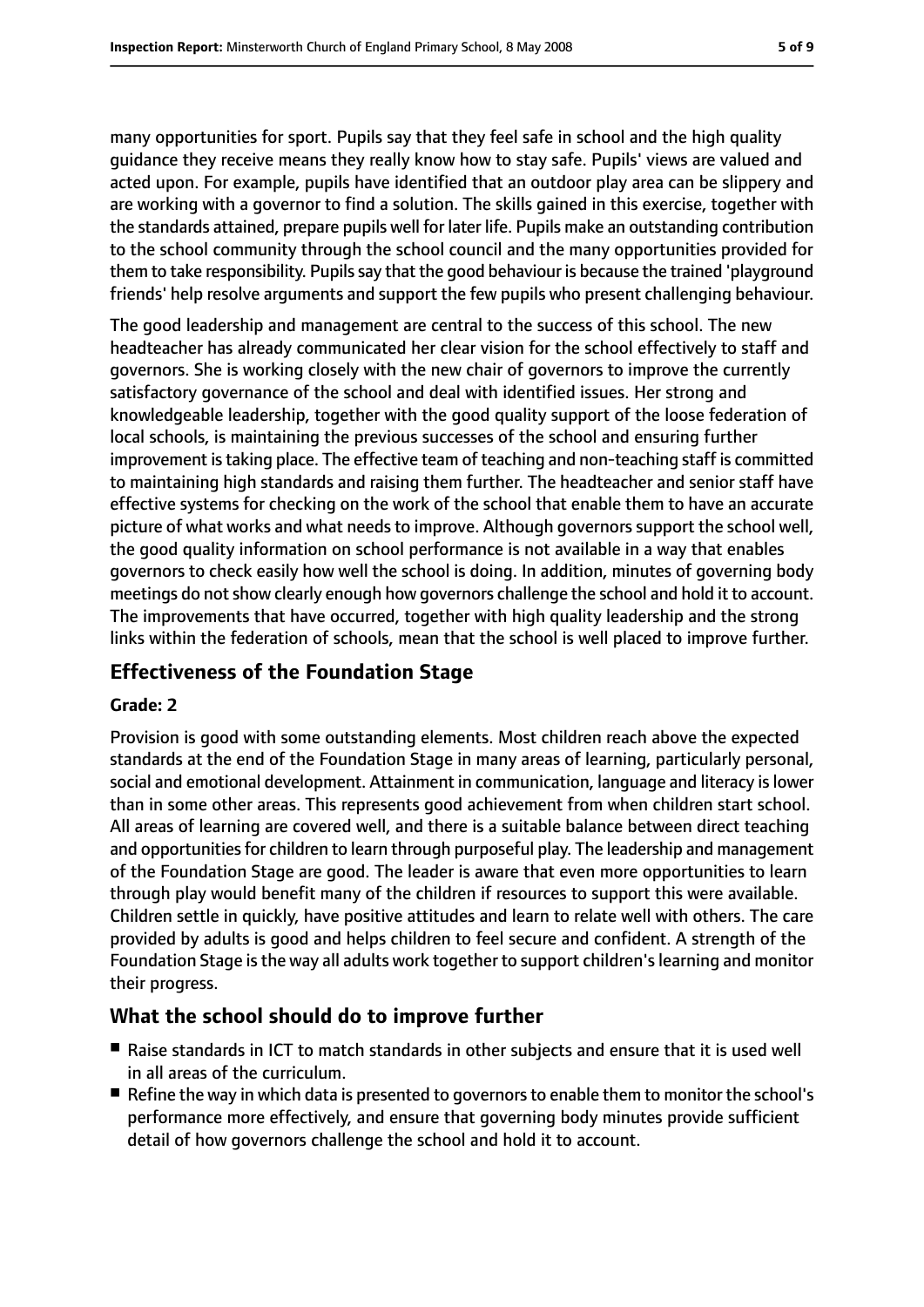**Any complaints about the inspection or the report should be made following the procedures set out in the guidance 'Complaints about school inspection', which is available from Ofsted's website: www.ofsted.gov.uk.**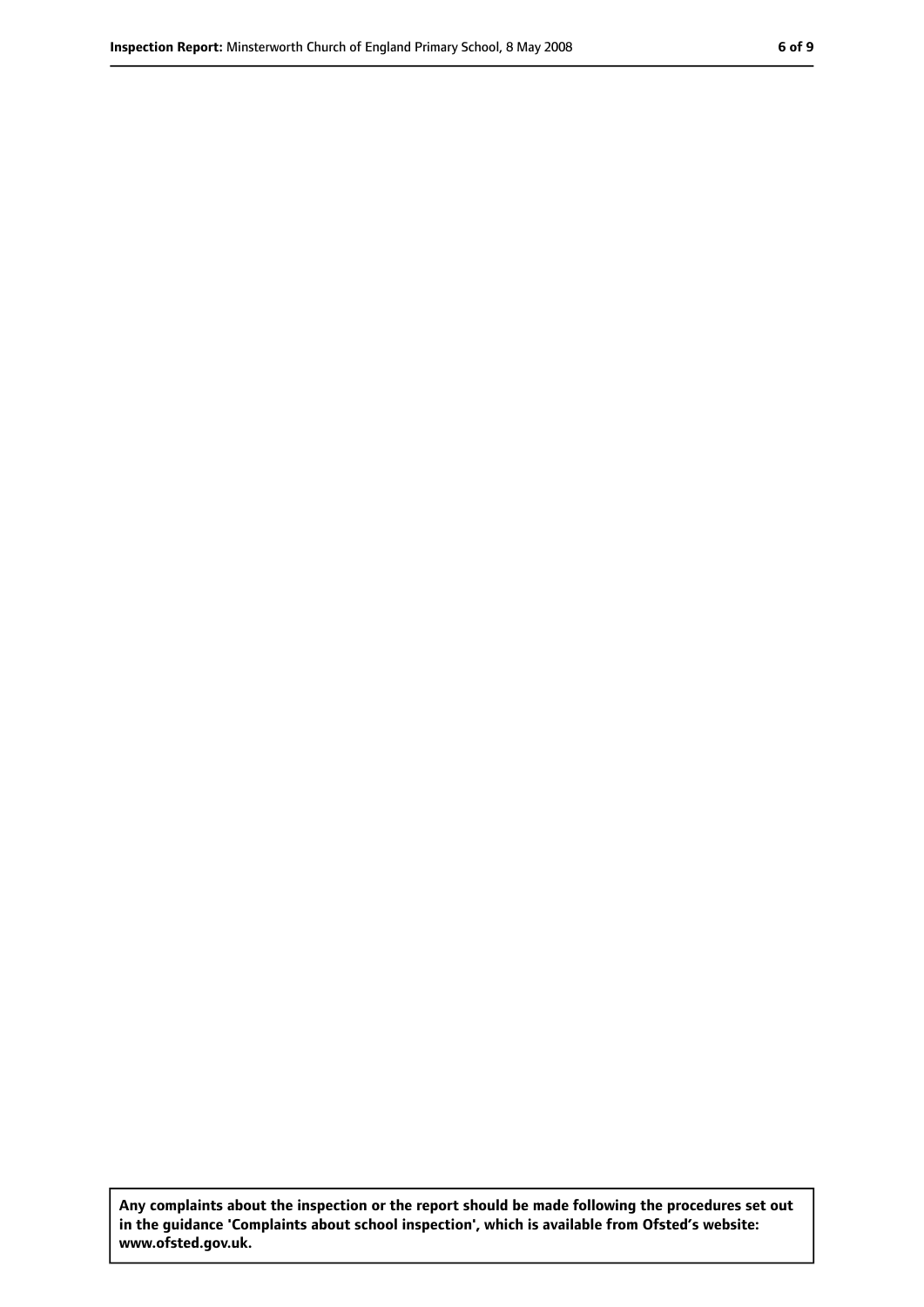# **Inspection judgements**

| $^{\backprime}$ Key to judgements: grade 1 is outstanding, grade 2 good, grade 3 satisfactory, and | <b>School</b>  |
|----------------------------------------------------------------------------------------------------|----------------|
| arade 4 inadeguate                                                                                 | <b>Overall</b> |

### **Overall effectiveness**

| How effective, efficient and inclusive is the provision of education, integrated<br>care and any extended services in meeting the needs of learners? |     |
|------------------------------------------------------------------------------------------------------------------------------------------------------|-----|
| Effective steps have been taken to promote improvement since the last<br>inspection                                                                  | Yes |
| How well does the school work in partnership with others to promote learners'<br>well-being?                                                         |     |
| The effectiveness of the Foundation Stage                                                                                                            |     |
| The capacity to make any necessary improvements                                                                                                      |     |

### **Achievement and standards**

| How well do learners achieve?                                                                               |  |
|-------------------------------------------------------------------------------------------------------------|--|
| The standards <sup>1</sup> reached by learners                                                              |  |
| How well learners make progress, taking account of any significant variations between<br>groups of learners |  |
| How well learners with learning difficulties and disabilities make progress                                 |  |

### **Personal development and well-being**

| How good is the overall personal development and well-being of the<br>learners?                                  |  |
|------------------------------------------------------------------------------------------------------------------|--|
| The extent of learners' spiritual, moral, social and cultural development                                        |  |
| The extent to which learners adopt healthy lifestyles                                                            |  |
| The extent to which learners adopt safe practices                                                                |  |
| How well learners enjoy their education                                                                          |  |
| The attendance of learners                                                                                       |  |
| The behaviour of learners                                                                                        |  |
| The extent to which learners make a positive contribution to the community                                       |  |
| How well learners develop workplace and other skills that will contribute to<br>their future economic well-being |  |

### **The quality of provision**

| How effective are teaching and learning in meeting the full range of the<br>learners' needs?          |  |
|-------------------------------------------------------------------------------------------------------|--|
| How well do the curriculum and other activities meet the range of needs<br>and interests of learners? |  |
| How well are learners cared for, quided and supported?                                                |  |

### **Annex A**

 $^1$  Grade 1 - Exceptionally and consistently high; Grade 2 - Generally above average with none significantly below average; Grade 3 - Broadly average to below average; Grade 4 - Exceptionally low.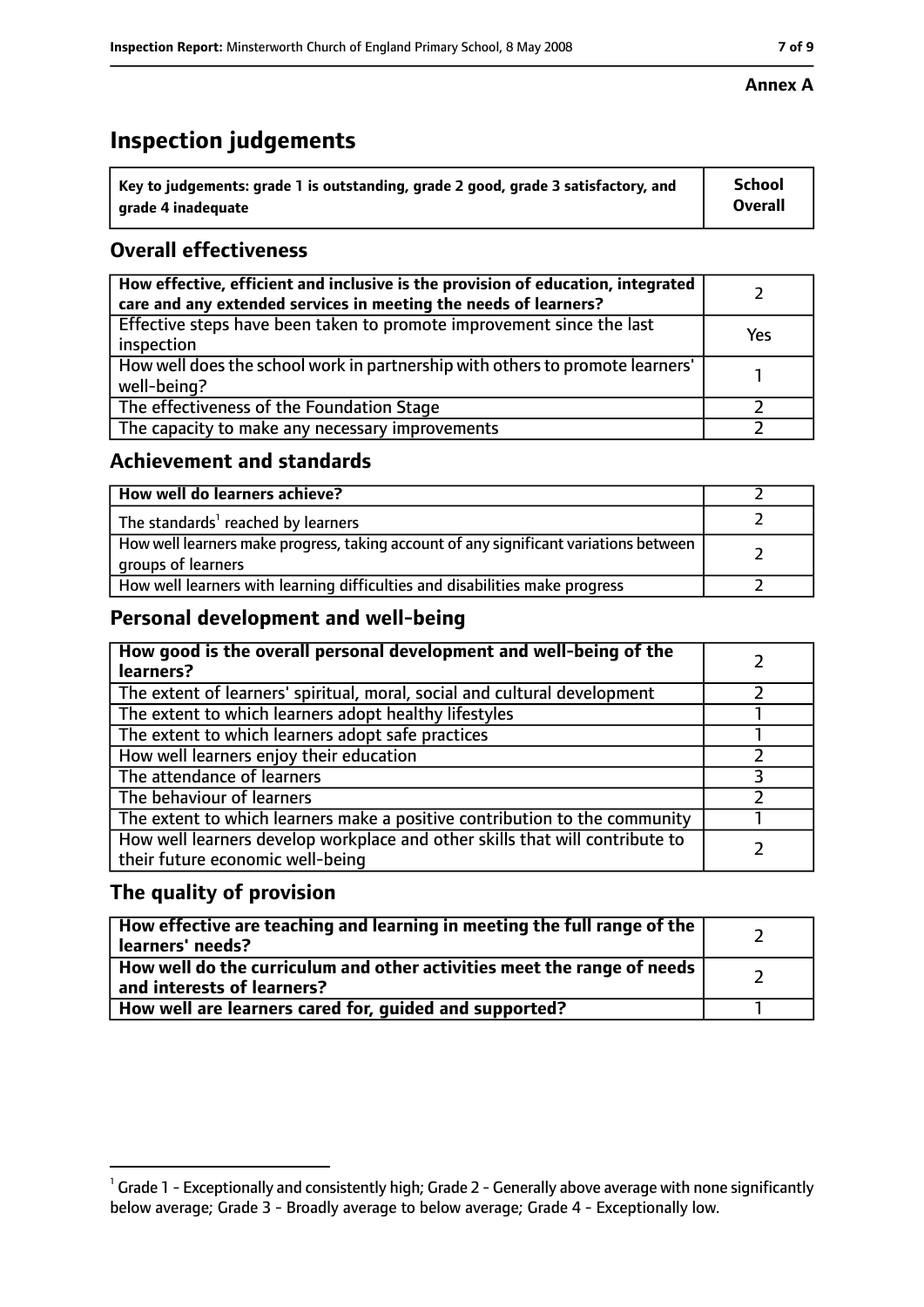# **Leadership and management**

| How effective are leadership and management in raising achievement                                                                              |           |
|-------------------------------------------------------------------------------------------------------------------------------------------------|-----------|
| and supporting all learners?                                                                                                                    |           |
| How effectively leaders and managers at all levels set clear direction leading<br>to improvement and promote high quality of care and education |           |
|                                                                                                                                                 |           |
| How effectively leaders and managers use challenging targets to raise standards                                                                 |           |
| The effectiveness of the school's self-evaluation                                                                                               |           |
| How well equality of opportunity is promoted and discrimination tackled so                                                                      |           |
| that all learners achieve as well as they can                                                                                                   |           |
| How effectively and efficiently resources, including staff, are deployed to                                                                     | 7         |
| achieve value for money                                                                                                                         |           |
| The extent to which governors and other supervisory boards discharge their                                                                      | 3         |
| responsibilities                                                                                                                                |           |
| Do procedures for safequarding learners meet current government                                                                                 | Yes       |
| requirements?                                                                                                                                   |           |
| Does this school require special measures?                                                                                                      | <b>No</b> |
| Does this school require a notice to improve?                                                                                                   | No        |